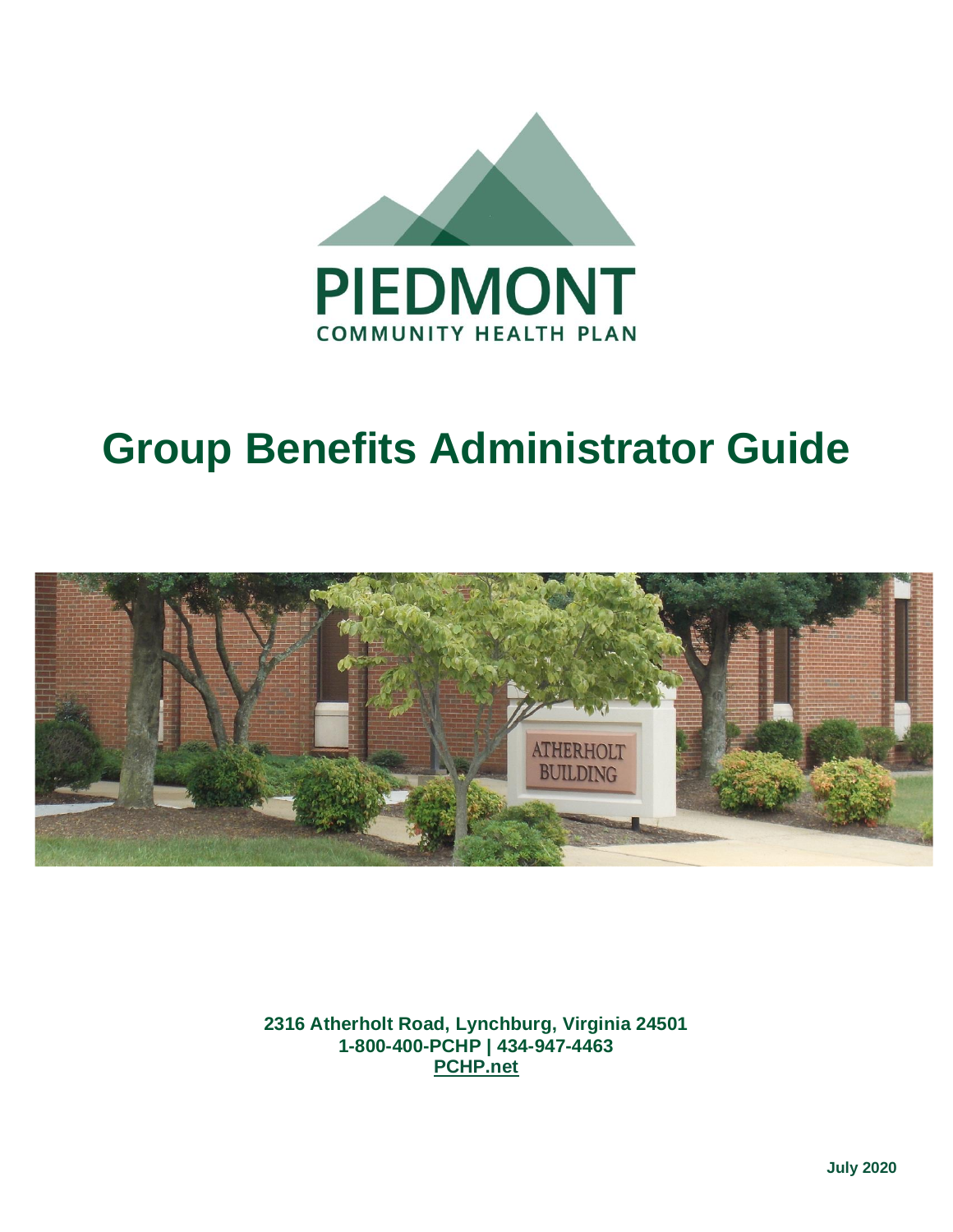

# **Welcome!**

Thank you for choosing Piedmont Community Health Plan for your company's health insurance coverage – you've made a great choice. Investing in your employees' health care will pay off today – and tomorrow.

The information needed to administer your Piedmont group plan is summarized here.

There's also a **Contact Us** section in this guide should you have any questions.

You'll need to understand the provisions of your plan, particularly the need to submit timely and accurate data. All of this is described in this guide.

The specific terms of your plan are in your plan documents. They include:

- Group Policy
- Schedule of Benefits
- Evidence/Certificate of Coverage
- Group Agreement

At Piedmont, we're working hard to simplify health insurance decision making and administration.

Let us know what we can do to make your job easier.

And, again, welcome.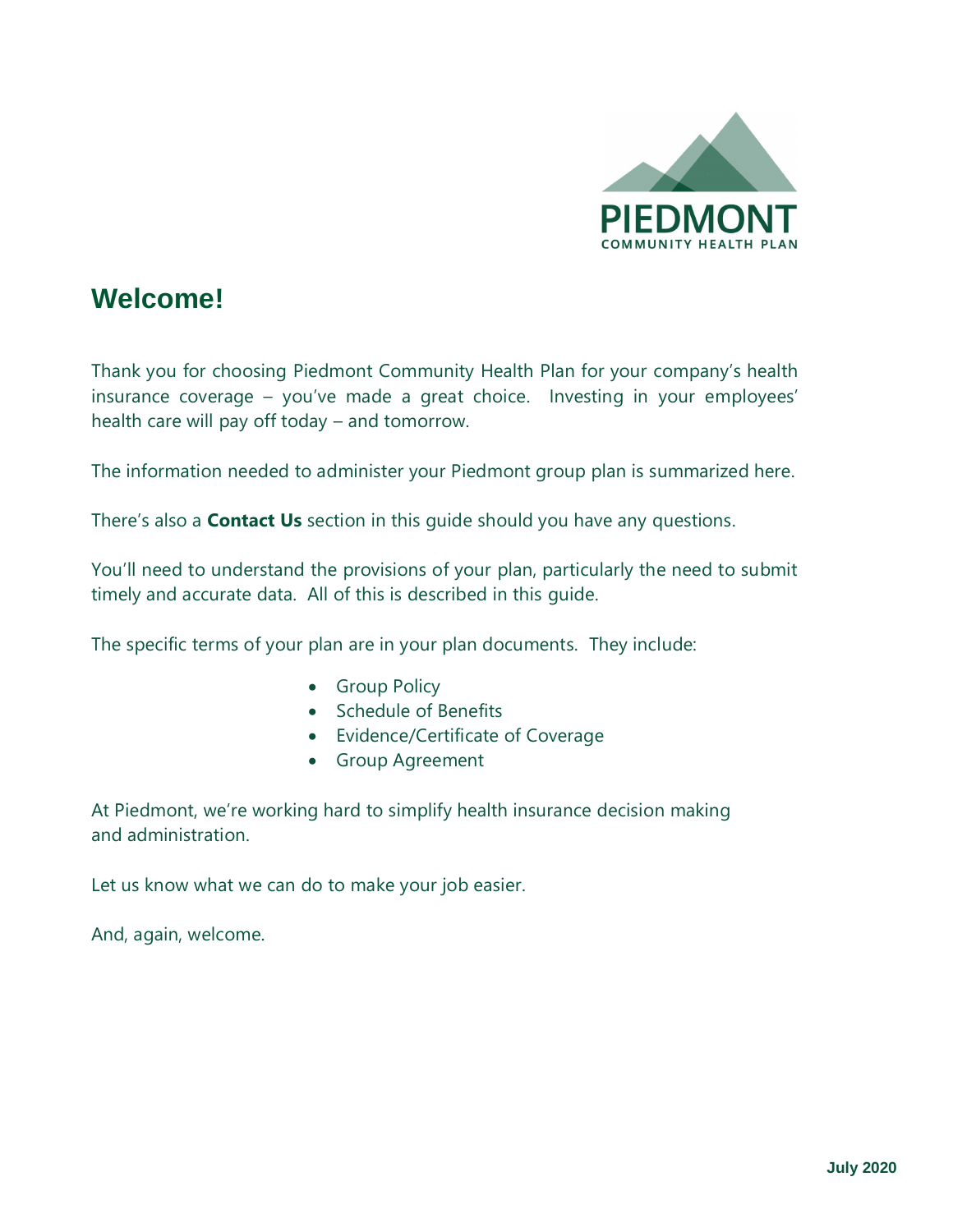# **Contents**

| Piedmont Customer Service4                |  |
|-------------------------------------------|--|
| <b>CVS Caremark Member Services</b> 4     |  |
| Forms 4                                   |  |
| Enrollment & Eligibility5                 |  |
|                                           |  |
|                                           |  |
|                                           |  |
| Disabled Dependents5                      |  |
|                                           |  |
| Adding/Deleting Dependents6               |  |
| <b>Qualifying Events &amp;</b>            |  |
| <b>Special Enrollment Periods</b> 6       |  |
|                                           |  |
| <b>Health Insurance Portability &amp;</b> |  |
| Accountability Act (HIPAA) 27             |  |
| <b>Employee Status Change8</b>            |  |
|                                           |  |
|                                           |  |
| Summary for Change of Status8             |  |
| <b>Consolidated Omnibus Budget</b>        |  |

| <b>Billing &amp; Premium Statements</b>                    | 9 |
|------------------------------------------------------------|---|
|                                                            |   |
| Employee Enrollment9                                       |   |
| Termination of Coverage10                                  |   |
| Payment Responsibility10                                   |   |
| Claims & Reimbursements10                                  |   |
|                                                            |   |
| When a Member Files a Claim10                              |   |
| <b>Researching Physician, Provider, or</b>                 |   |
| Appeal & Grievance Processes 11                            |   |
| <b>Payment Policy for Nonparticipating</b>                 |   |
| Explanation of Benefits12                                  |   |
| Key Points About Coverage 13                               |   |
|                                                            |   |
|                                                            |   |
|                                                            |   |
| Medical Emergencies13                                      |   |
| Out-of-Area Coverage 13<br>Dependents of PPO, HMO-POS Plan |   |
| Dependents of HMO Plan Members14                           |   |
| <b>Questions &amp; Answers14</b>                           |   |
| Enrollment & Eligibility14                                 |   |
| <b>Billing &amp; Premium Statements</b> 15                 |   |
|                                                            |   |

**This guide serves as a supplement to Piedmont's legally authorized policies, procedures, and plan documents. In the event of conflicting information, information here is superseded by official company policies, procedures, and plan documents.**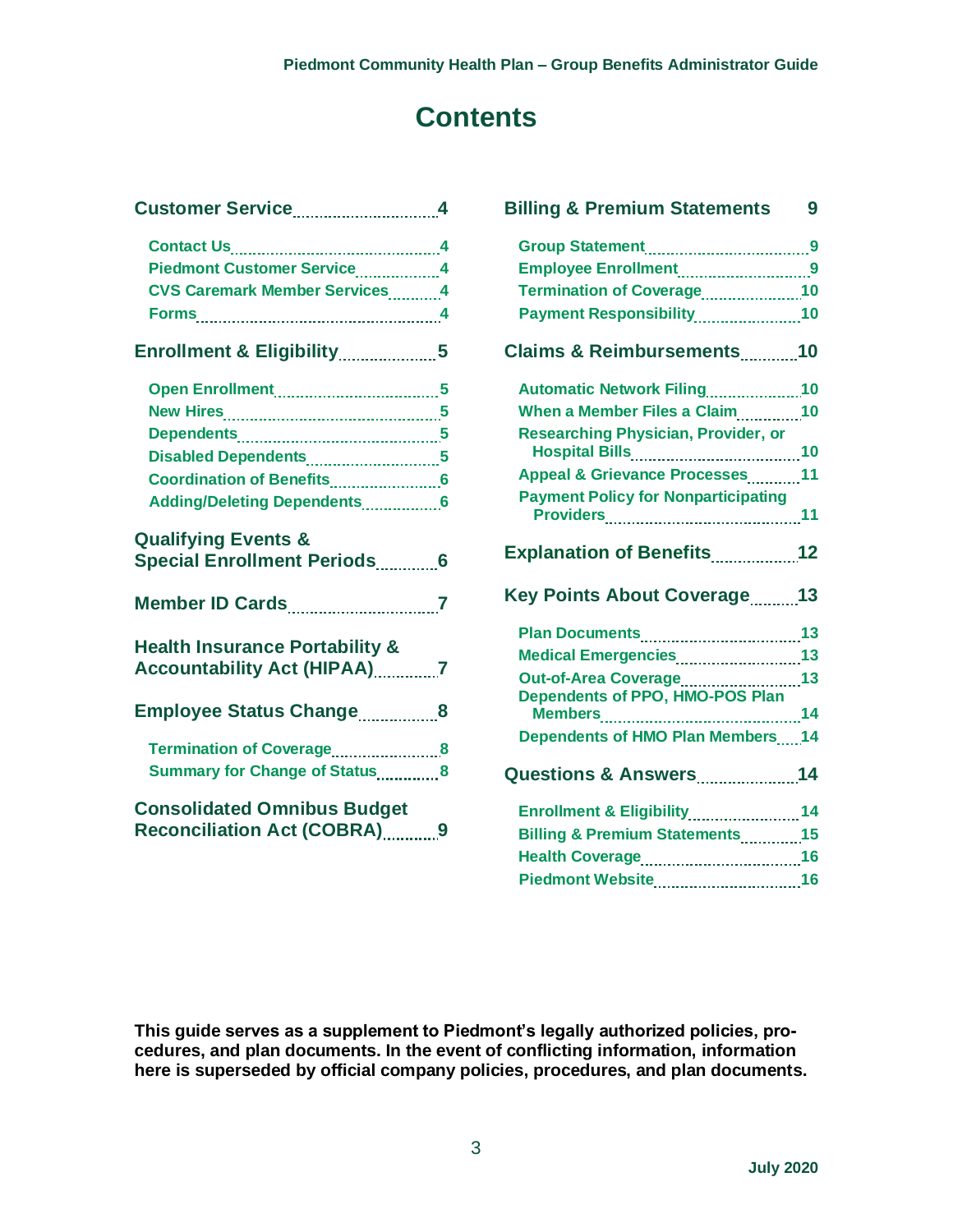# **Customer Service – at your service**

Do you have a question or a problem with your group plan? We're here to help!

#### **Contact Us**

You, your employees, and their families can call Customer Service with questions about:

- Benefits
- General policies and procedures
- Member ID cards
- Name and address changes
- Provider and pharmacy networks
- COBRA
- Enrollment and eligibility
- Authorizations

#### **Piedmont Customer Service**

Monday - Friday, 8:30 a.m. - 5:00 p.m. 434-947-4463 or 1-800-400-7247

#### **CVS Caremark Member Services**

1-800-966-5772

Register at Caremark.com or call Piedmont Customer Service at 1-800-400-7247.

#### **Forms**

All forms needed to administer your plan are available here - [Employer Forms](https://pchp.net/index.php/group-coverage-employers/employer-forms.html) - or at PCHP.net, Group Coverage, Employers, Employer Forms. You may also request these forms by calling Customer Service at 434-947-4463.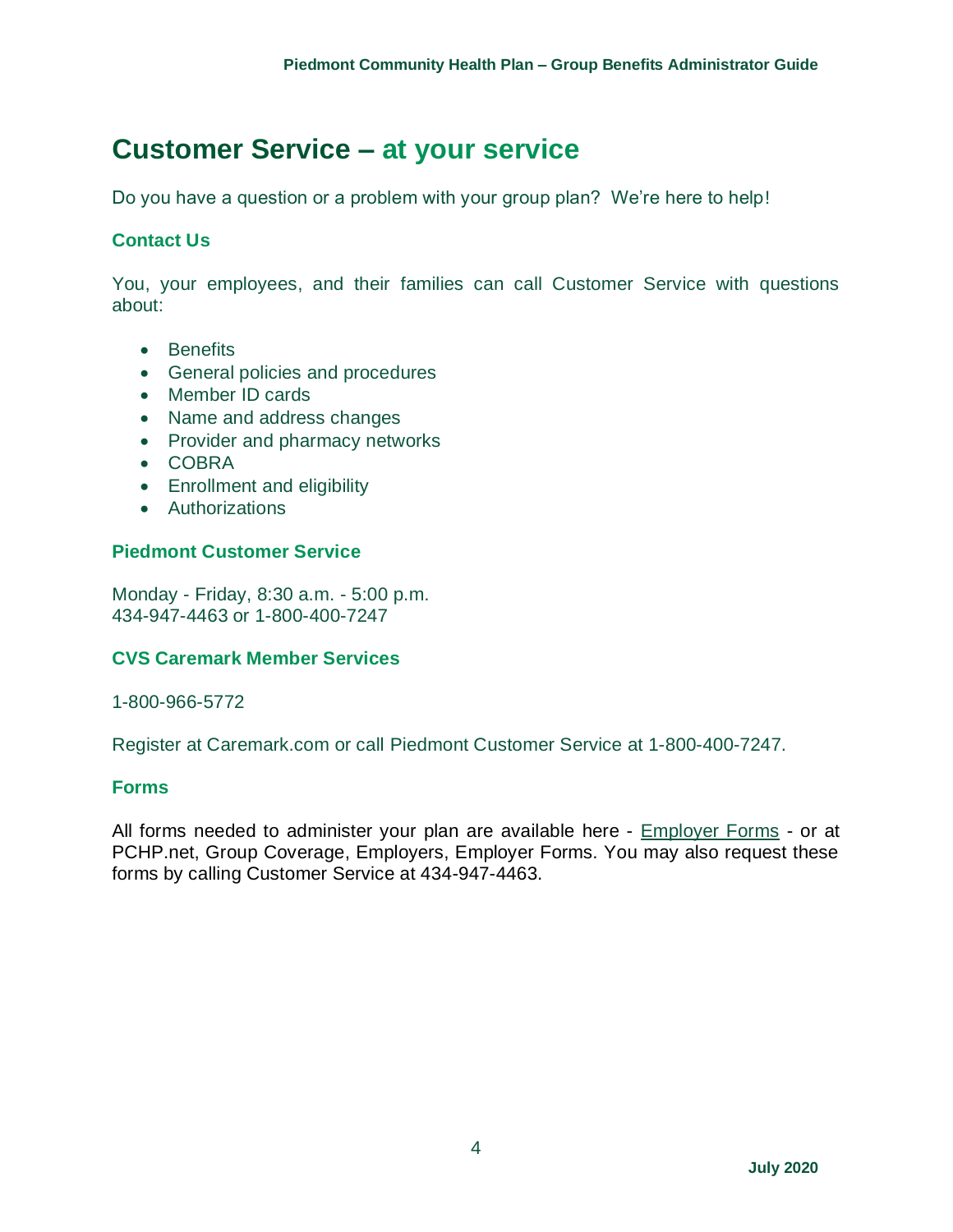# **Enrollment & Eligibility**

The eligibility requirements necessary to enroll for coverage are described in the Evidence/Certificate of Coverage and your Group Application. Please refer to these documents for specific eligibility requirements.

Submit eligibility/enrollment questions or requests to [pchp.eligibility@pchp.net.](mailto:pchp.eligibility@pchp.net)

#### **Open Enrollment**

The open enrollment period is the period your group has selected to allow eligible employees to enroll in the health plan.

Upon meeting eligibility requirements as described in the Evidence/Certificate of Coverage or Group Application, any prospective employee may apply for enrollment by completing, signing, and<br>submitting the appropriate Enrollsubmitting the appropriate Enrollment/Change Form during the open enrollment period.

Coverage becomes effective on the renewal date agreed upon, in writing, by Piedmont and your group. A signed Enrollment/Change Form is required from prospective members for coverage to become effective. Please submit Enrollment/Change forms with your Group Application. Alternatively, a spreadsheet including the same information may be submitted.

#### **New Hires**

New employees and their eligible dependents are first eligible for coverage at the end of the waiting period indicated on your Group Application. Any employee who is hired or becomes eligible for coverage subsequent to the open enrollment period may apply for coverage by completing an Enrollment/Change Form.

Piedmont will be able to offer coverage or authorize payment for services only after a completed Enrollment/Change Form has been received within 31 days of eligibility.

Current employees who have satisfied the waiting period but decline coverage during your group's open enrollment must wait until your group's next open enrollment period to enroll.

After the Enrollment/Change Form is received by Piedmont, coverage becomes effective per the terms requested on the Group Application.

**NOTE**: Exceptions to this policy may be made if the employee experiences a qualifying event or is entitled to a special enrollment period. Please refer to the Qualifying Events and Special Enrollment Periods section of your Evidence/Certificate of Coverage.

#### **Dependents**

Dependents are eligible to remain on a policy if they meet the age requirements specified in the Evidence/Certificate of Coverage. Dependents who do not meet eligibility requirements will be removed from the policy. If a dependent is removed from the policy, the group benefits administrator and the dependent will be notified in writing. Please refer to your Evidence/Certificate of Coverage to confirm specific age limitations.

#### **Disabled Dependents**

Disabled dependents are eligible to remain on a policy provided the dependent meets eligibility criteria. Medical documentation of the disabling condition is required when the dependent reaches age 26 and may be requested periodically thereafter.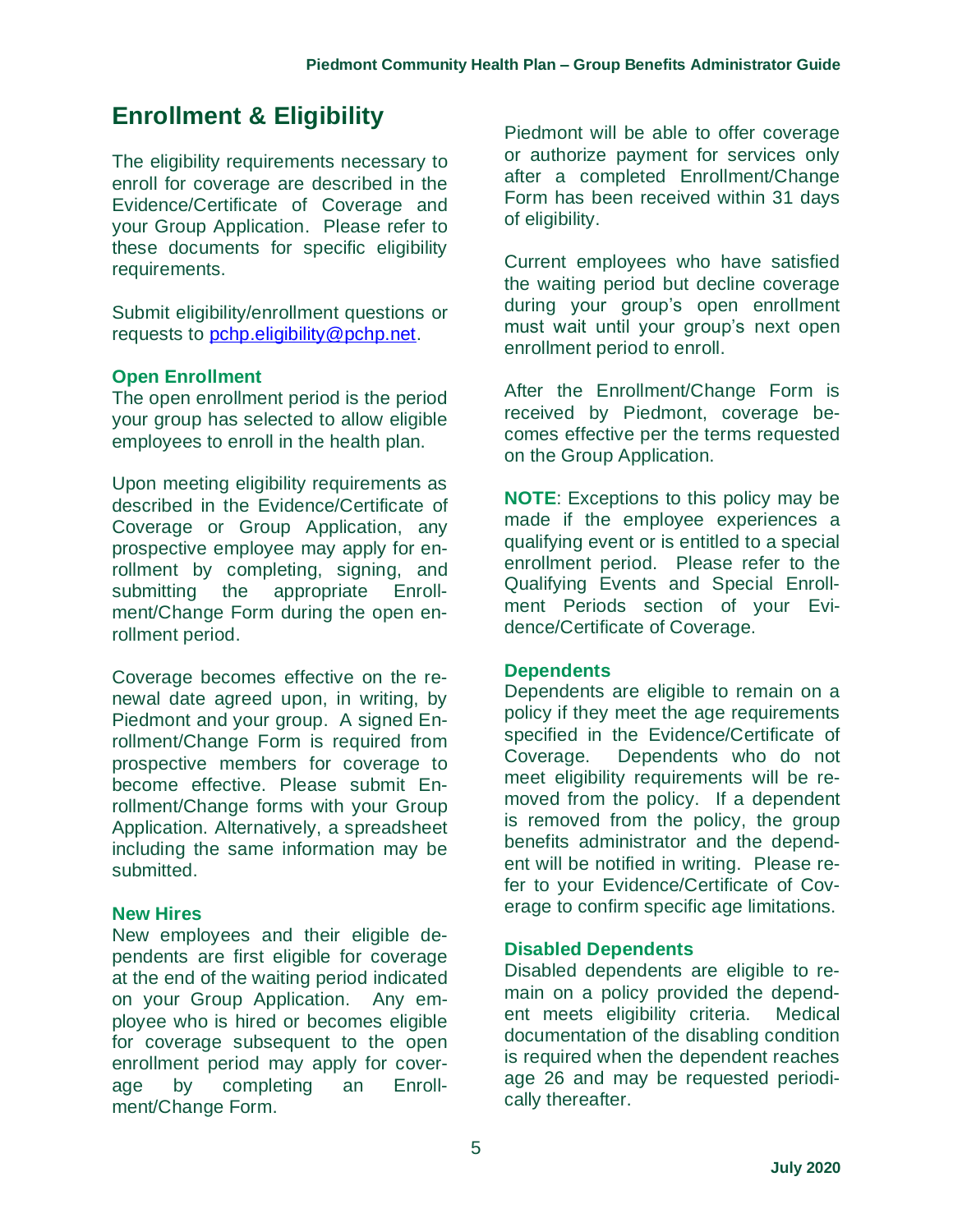#### **Coordination of Benefits**

If the member's spouse and/or dependents are covered by Piedmont and another group health plan, both plans will be coordinated so that up to, but no more than, the plan's maximum benefit of the eligible expenses will be paid. Information regarding other insurance carriers must be completed by the employee on the Enrollment/Change Form. Information regarding any changes or additions of a group health plan should be provided to Piedmont immediately by contacting Customer Service.

#### **Adding/Deleting Dependents**

If the employee does not complete a form to enroll his or her eligible family members for coverage within 31 days from the day they first become eligible or within the period stipulated in your Group Application, Evidence of Coverage or Certificate of Coverage, they will not be eligible to enroll in Piedmont until the group's next open enrollment period. Exceptions to this policy may be made if the employee experiences a qualifying event or is entitled to a special enrollment period as described in the following section.

# **Qualifying Events & Special Enrollment Periods**

Members may enroll dependents at any time if any of the following events occur:

- Birth of a child
- Adoption of a child or placement for adoption\*
- A Qualified Medical Child Support Order (QMCSO)\*
- Marriage\*
- Termination of spouse's employment, or a change in employee's, or employee's spouse's employment status from full-time to parttime status
- A significant change in health insurance premium or medical benefits available to the employee's spouse through his or her employment\*
- Dependent's involuntary loss of other health coverage.
- **\*** *Supporting documentation of these events is required and must be submitted with an Enrollment/Change Form.*

Piedmont requires employees to complete a new Enrollment/Change Form to report changes that affect their coverage (this may be in addition to any forms required by the group).

Any Enrollment/Change Forms required must be received by Piedmont within 31 days of the qualifying event. Coverage will be retroactive to the date of the change. For marriage, an employee's spouse will be added on the date of marriage. Any eligible dependents that are not enrolled during this time will not be eligible for enrollment until the next open enrollment period. Please refer to your Evidence/Certificate of Coverage for further details.

6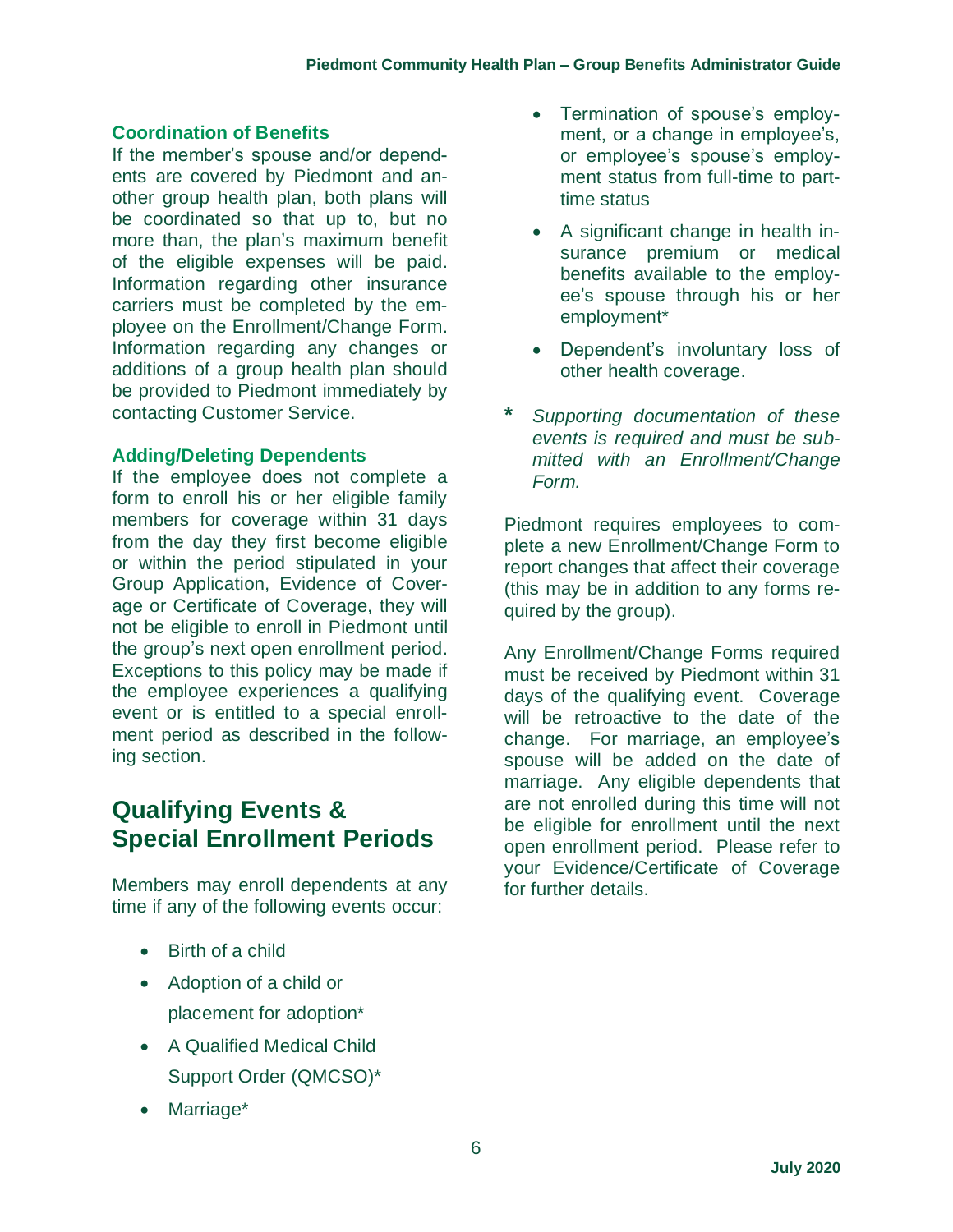# **Member ID Cards**

After your group's Enrollment/Change Forms have been processed by Piedmont, your employees will receive their new member identification (ID) cards.

For members to receive ID cards promptly, it is important that Piedmont receives Enrollment/Change Forms that are filled out accurately and legibly. When the Enrollment/Change Forms are complete, members will usually receive their ID card within 10 working days after Piedmont has processed the request.

The ID card lists the employee's member number, the group number, and copayments or coinsurance for selected benefits.

The ID card should be reviewed for accuracy. If any information on the card is incorrect or if additional cards are needed, please have the member contact Customer Service at 434-947-4463 or 1-800-400-7247.

If the member needs their card immediately, they can print a temporary card from the Piedmont website. It is important that the member present their ID card prior to receiving medical care. If a member misuses the ID card, coverage for that employee and covered dependents may be terminated.

# **Health Insurance Portability & Accountability Act of 1996 (HIPAA)**

Health Insurance Portability and Accountability Act of 1996 (HIPAA) requires that employer groups and carriers provide proof of coverage to employees and their dependents whose coverage under the plan has terminated. Since some health plans have exclusion periods for pre-existing conditions, the member can show other carriers the proof of coverage in order to have this exclusion period credited or waived, depending on the length of their previous coverage.

Upon request, Piedmont issues proof of coverage in the form of a certificate to each terminating member which includes the effective date and termination date for that member. Certificates are usually sent directly to the employee's home address.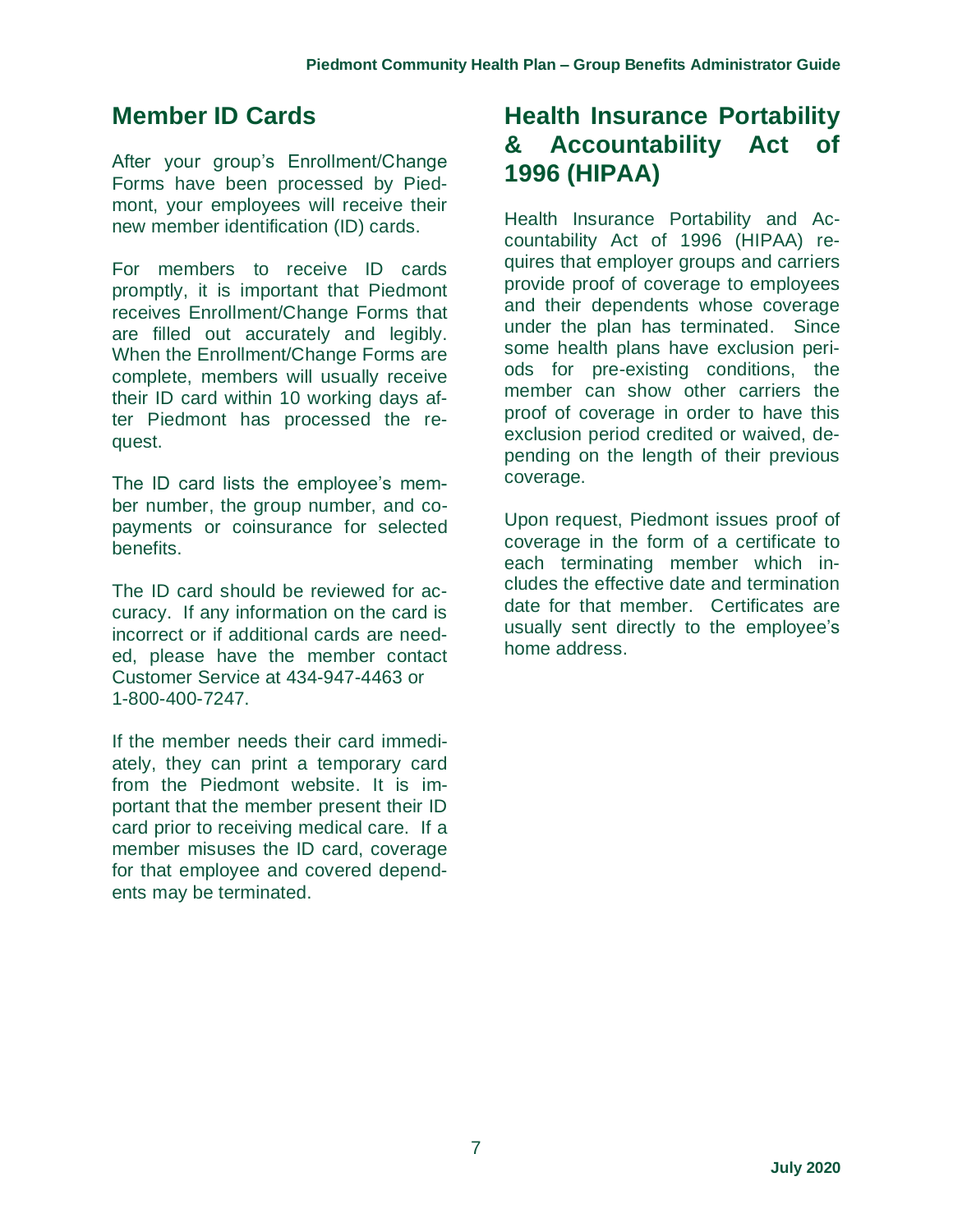# **Employee Status Change**

Certain changes to an employee's status may affect their health care coverage. Some of the more common situations are listed below.

#### **Termination of Coverage**

Terminated employees may only be covered through the period selected on your Group Application. Coverage for terminated employees ends at the end of that period. When an employee terminates employment or no longer meets Piedmont's eligibility requirements, an Enrollment/Change Form must be completed and submitted within thirty-one (31) days of the termination. If the Enrollment/Change Form is not received within that timeframe, Piedmont will not reimburse premiums paid for an employee who has been terminated from the plan for more than two (2) calendar months. However, if there are outstanding claims after the requested termination date, the group may not be eligible for premium reimbursement.

When dependents cease to meet eligibility requirements as described in the Evidence/Certificate of Coverage, the group should submit an Enrollment/Change Form to terminate the coverage effective when the dependent ceases to be eligible.

If Piedmont determines that a dependent is ineligible, coverage will terminate for that dependent. The member will be notified of any terminations.

#### **Summary for Change of Status**

When a change to an employee's status occurs, members are required to complete an Enrollment/Change Form. The following information must be included:

- 1. Type of change (new enrollment, termination, change, or a COBRA election)
- 2. Effective date of change (change will become effective on the date mutually agreed upon by Piedmont and the group)
- 3. Plan option affected by change
- 4. Dependent information section (if adding dependents)
- 5. When adding a dependent, indicate the reason. Documentation may be required.
- 6. When removing a dependent, include the name of the dependent and reason for the termination. Supporting documentation is not required.
- 7. When terminating a member, include the last date of employment and the reason for the termination. Employee signature is not required.
- 8. All Enrollment/Change Forms must be signed and dated by the authorized group representative.
- 9. Whenever an employee is adding or dropping dependents from an existing policy or is a new employee, the Enrollment/Change Form must be signed and dated by the employee before Piedmont can process the form.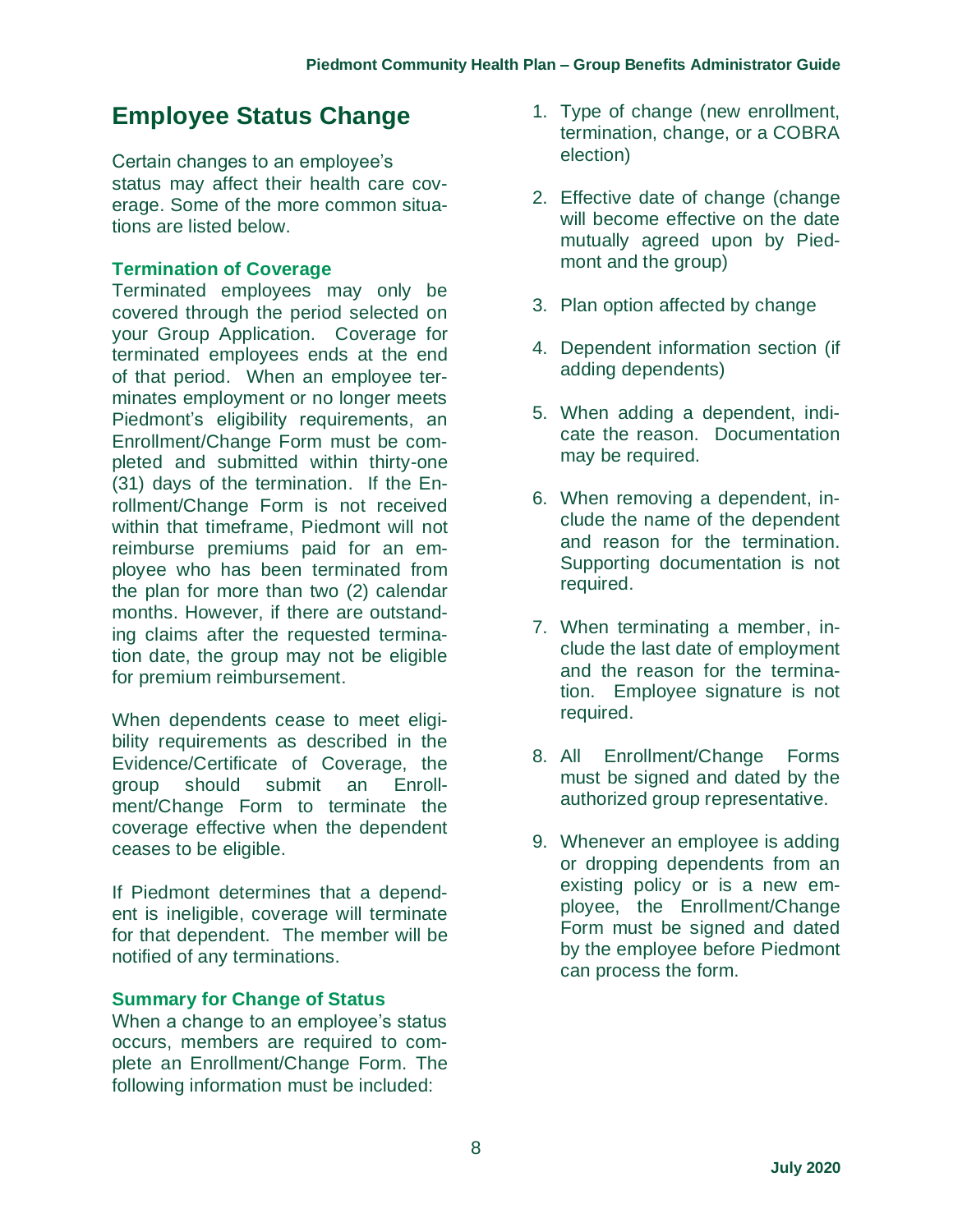# **Consolidated Omnibus Budget Reconciliation Act (COBRA)**

Piedmont will fulfill their role in the Group's obligation to offer employees or dependents a temporary extension of benefits as required under the Consolidated Omnibus Budget Reconciliation Act (COBRA). However, at Piedmont, our policy is that groups exempt from offering continued coverage through COBRA, such as employer groups with less than 20 employees, are not permitted to do so. Please note that unless the group contracts with Piedmont to administer their COBRA, it is the responsibility of the group to issue COBRA notification.

Terminating employees or employees who no longer meet the eligibility requirements for Piedmont coverage should inform their employer of their decision to elect COBRA no later than 60 days after the date of notification of COBRA eligibility or the date of the qualifying event, whichever is later. If employees and/or their dependents decide to elect COBRA, Piedmont must receive notice within 31 days after that initial 60 day period.

If only a dependent elects COBRA, Piedmont must receive a new Enrollment/Change Form signed by the dependent (or parent/guardian if dependent is under age 18) within 31 days after the initial 60-day period.

Small Group Employers (less than 20 employees) may elect a 90-day continuation option. The group's benefits and rates remain in effect for these members during the 90-day period.

Premiums must be received on a regular basis from the group for an employee on COBRA. Late receipt of premium may result in the termination of the policy. COBRA will be terminated upon member's entitlement to Medicare. Please be aware that if the Group terminates coverage with Piedmont, employees covered under COBRA will be terminated as well.

**NOTE**: COBRA rules and information are subject to change as per any new U.S. Government directives or legislation.

## **Billing & Premium Statements**

Piedmont will provide the Group with a comprehensive statement of the account status each month. The statement consists of the Group Statement, Employee Enrollment, and Retroactive Adjustments. Billing usually occurs around the 15th of the month prior to the coverage period. Payment is due on the 1st day of the month of the coverage period.

#### **Group Statement**

The Group Statement is a summary of the account status. Please note that payments or changes received after the statement date may not be reflected on the Group's Premium Statement.

#### **Employee Enrollment**

The Employee Enrollment Statement is a detailed roster of the Group's employees who are active during the current month, according to Piedmont records. Any necessary changes should be recorded on the Enrollment/Change Form and forwarded to Piedmont.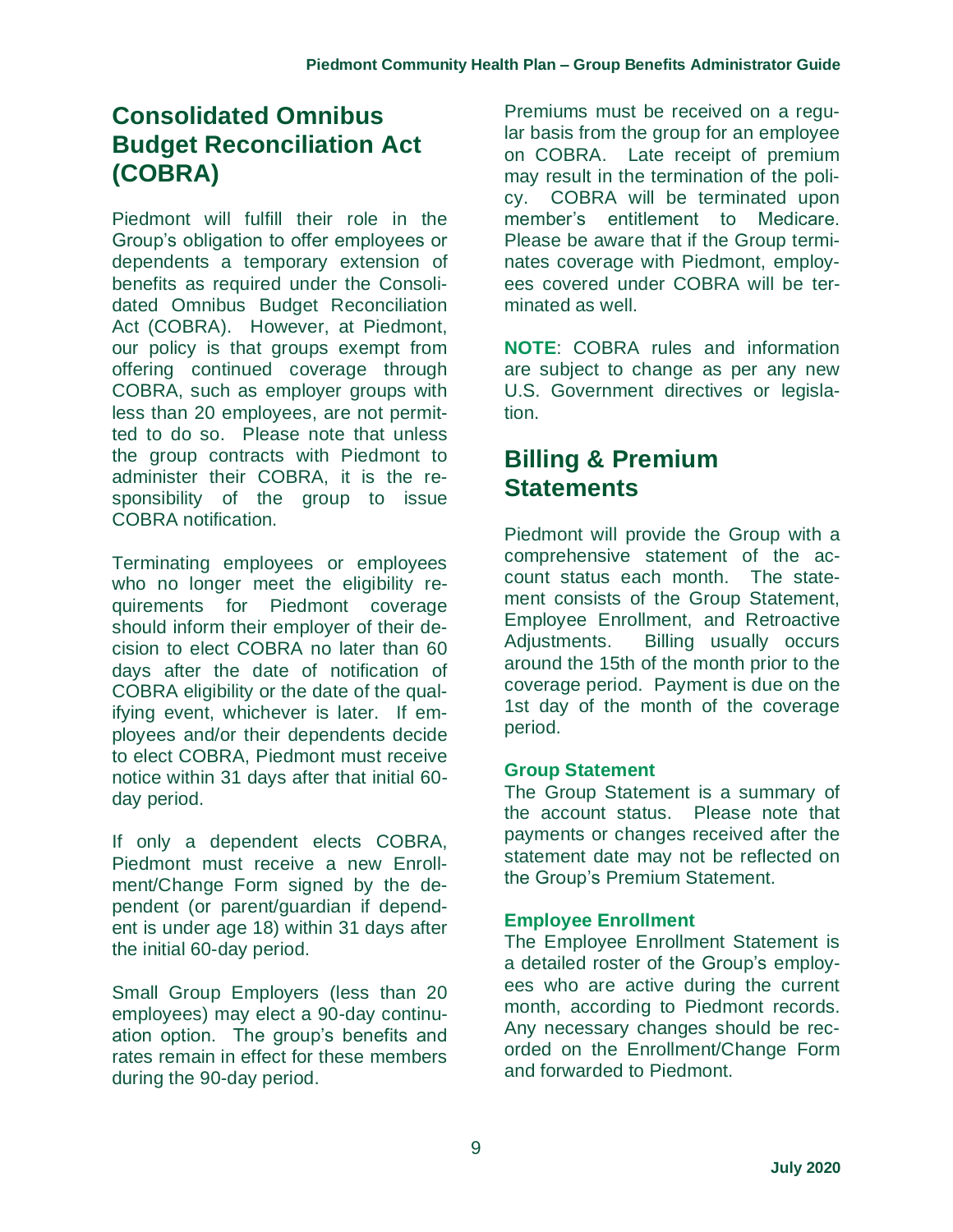#### **Termination of Coverage**

When an employee terminates employment or no longer meets Piedmont's eligibility requirements, an Enrollment/Change Form must be completed and submitted within thirty-one (31) days of the termination. If the Enrollment/Change Form is not received within that timeframe, Piedmont will not reimburse premiums paid for an employee who has been terminated from the plan for more than two (2) calendar months. However, if there are outstanding claims after the requested termination date, the group may not be eligible for premium reimbursement.

#### **Payment Responsibility**

The Group has agreed to pay, on behalf of each employee and his or her dependents, the amounts specified as premiums. All premium statements are mailed around the 15th of the month prior to the due date and all amounts are due on the first of the month of the coverage period. A 31-day grace period exists. The Group policy may be cancelled if payment is not received by the end of the 31-day grace period. Notice of termination of the group medical coverage for nonpayment of premiums will be provided to the group at least 15 days prior to termination. Upon the Group's receipt of the termination notice, the Group is required by Virginia law to notify employees within 15 days. The member will be held responsible for full payment of all services performed.

Please remit payment to:

Piedmont Community Health Plan 2316 Atherholt Road Lynchburg, Virginia 24501

### **Claims & Reimbursements**

#### **Automatic Network Filing**

Participating network physicians, hospitals and other providers are required to file claims directly with Piedmont when a member shows them an ID card. However, a member may occasionally receive a bill or be required to file a claim for services rendered by nonparticipating providers.

In some instances, a participating provider may generate a statement to inform the member of his or her account status. A participating provider may also send a statement to inform the member that a claim has been filed, to request insurance information, or to indicate that a claim has been paid.

#### **When a Member Files a Claim**

If a member visits a nonparticipating provider, (for example, in an emergency out-of-the service area), he or she may be asked to pay for covered services rendered at the time or may be billed directly for services received. In these instances, the member should forward a copy of the claim or itemized bill along with a Benefit Claim Form to:

Piedmont Community Health Plan P.O. Box 14408 Cincinnati, Ohio 45250

#### **Researching Physician, Provider, or Hospital Bills**

Any bill or statement a member receives should be reviewed carefully. If the member does not understand the purpose of the bill or statement, they should contact the provider's office. Members may also log in to the member portal here - [PCHP Member Portal](https://secure.healthx.com/v3app/publicservice/loginv1/login.aspx?bc=7c48bcb6-01a3-44b1-b21e-d9cbc6914daa&serviceid=abd032ed-7003-4eb0-a42c-fa9dba1e31ab) – or go to PCHP.net, Group Coverage, Members, Login, and follow instructions to log in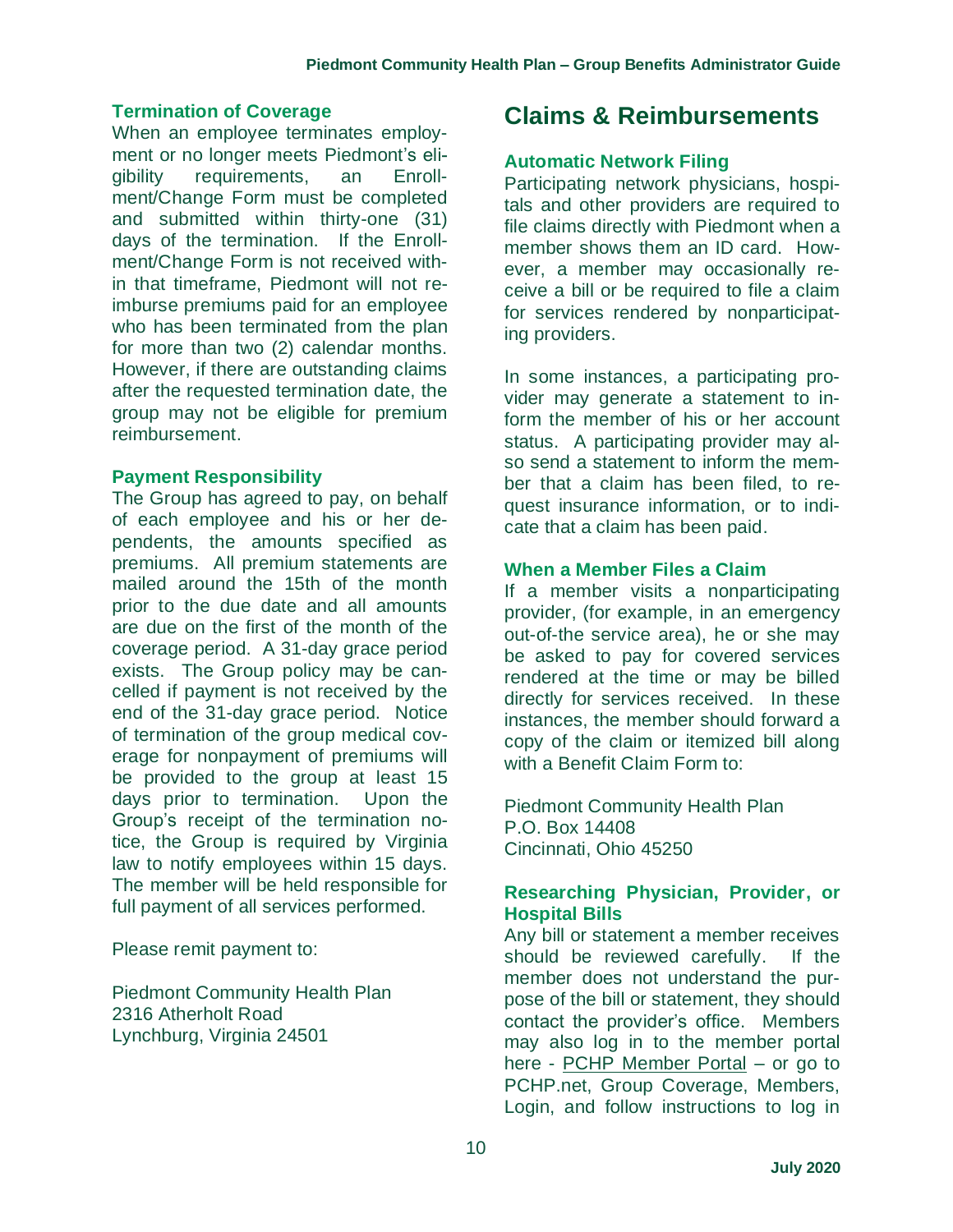and/or create an account. From there, members can access Claim and Eligibility Information and view the status of claims. Customer Service can also assist by researching the payment status of a claim. Call 434-947-4463.

If you are asked by the member to investigate a claim or coverage issue on his or her behalf, you should direct them to the website or to Customer Service. If a member is unable or unwilling to follow this procedure, a signed Authorization Statement must be submitted to Piedmont before information can be released to you. The Authorization Statement allows Piedmont to release certain confidential information to you at the specific written request of the member.

#### **Appeal and Grievance Processes**

If a member is unable to resolve a claim or other problem related to benefits or coverage, they should file an appeal. If a member is dissatisfied with the availability, delivery, or quality of health care services provided, they should file a grievance. Please refer to the Certificate of Coverage for a complete description of the appeal and grievance processes. Members should submit their written requests describing their concerns and desired outcomes to:

Piedmont Community Health Plan 2316 Atherholt Drive Lynchburg, Virginia 24501 Attention: Appeal/Grievance

Appeals and grievances may also be submitted by calling 800-400-7247.

Appeals are reviewed and the member is notified in a timely manner according to the type of appeal submitted.

Piedmont offers the following types of appeals:

- pre-service
- post-service
- expedited

In addition to an internal appeal review, an external appeal review may also be available after an adverse benefit determination is reached by Piedmont.

Grievances are investigated and the member is notified of findings within 30 days of receipt.

Members should contact Piedmont's Customer Service if assistance is needed during the appeal/grievance process.

#### **Payment Policy for Nonparticipating Providers**

Claims for preapproved care (care authorized by Piedmont) will be covered at the in-network level.

In many instances, when a member sees a nonparticipating provider for preapproved care, Piedmont will reimburse the claim directly to the employee on the policy and the employee is responsible for paying the provider. The amount of the payment will be the same as if the provider were paid directly by Piedmont. This policy applies to claims from any nonparticipating physician or professional provider. Piedmont will continue to make payments to nonparticipating hospitals for covered services.

Piedmont will continue to accept claim forms directly from any provider. The employee receives an Explanation of Benefits which shows provider name, date of service, services provided, and amount of payment for each service.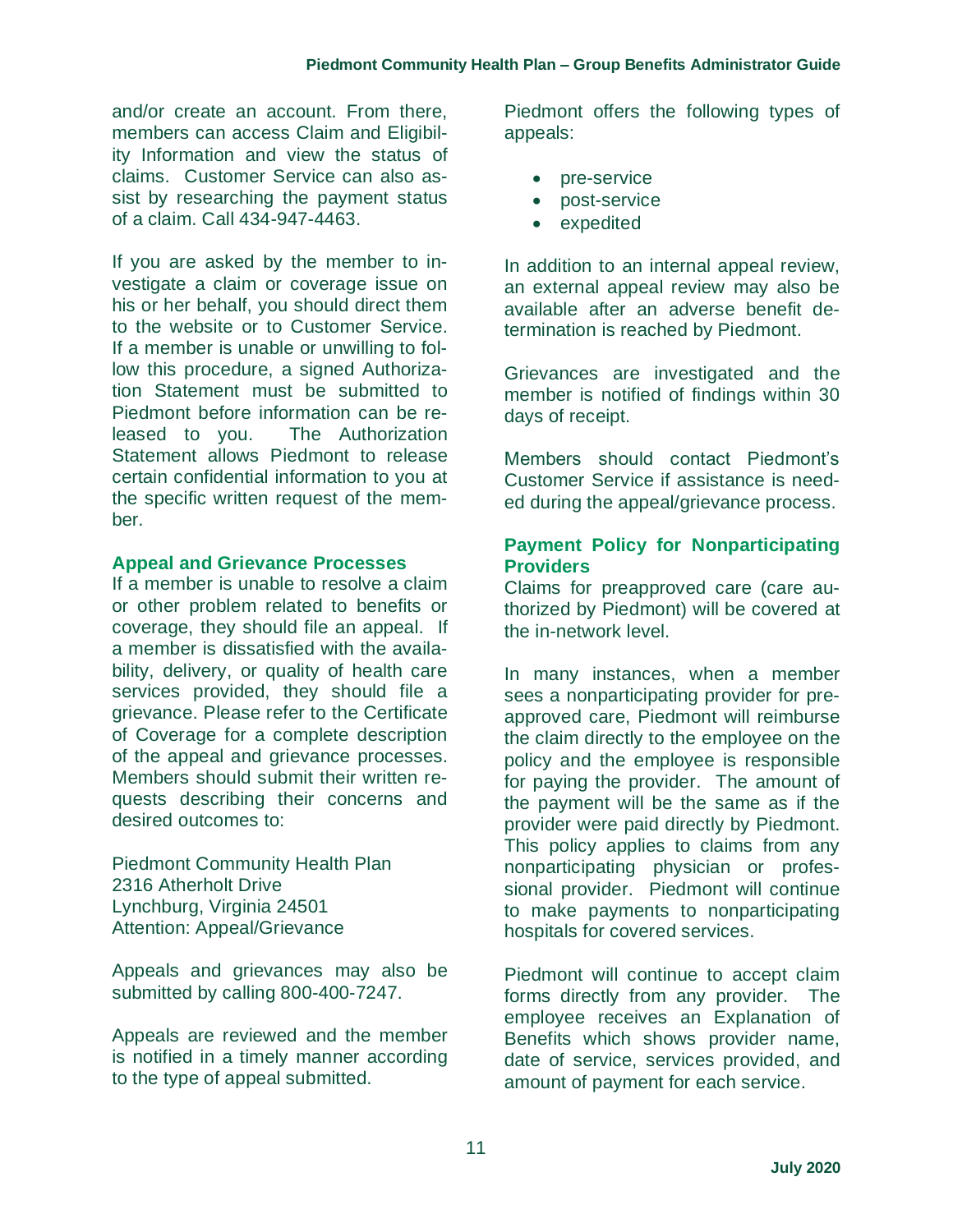To find in-network providers, click here, [Provider Search,](https://providersearch.pchp.net/) or go to **PCHP.net** and select **Provider Search**.

# **Explanation of Benefits**

The Explanation of Benefits (EOB) provides information concerning members' claims payments. The EOB is not an invoice; it is intended to explain how we have processed a claim submitted under the member's policy. It also indicates what portion of a claim, if any, a member may owe a provider.

Members should read their EOBs carefully. If they have any questions, or if a service has been denied or processed incorrectly, members should contact Customer Service as soon as possible. To appeal the denial of a claim, Piedmont must receive a request for appeal within 180 days of the date of the EOB notice.

The following information is included on the standard Piedmont Explanation of Benefits (EOB) statement which is mailed to the member following receipt of service(s):

- **Service Provided:** A short description of the service(s) provided.
- **Dates of Service:** Date or daterange of services provided.
- **Billed:** Total amount billed for each code submitted.
- **Provider Discount:** Adjustment the provider must make based on their contract and participation with Piedmont.
- **Allowed:** Piedmont's maximum benefit allowable for the service(s) provided.
- **Non-Covered:** Charges for services that are not covered by the plan(s) selected.
- **Other Insurance:** The amount paid by the member's primary insurance carrier.
- **Benefit Payable:** The amount paid on a claim as per the selected Piedmont plan(s).
- **Deductible Applied:** Plan deductible must be met before any benefits are payable by Piedmont.
- **Co-pay:** Amount of applicable employee co-pay.
- **Co-Ins:** Amount of applicable employee co-insurance.
- **Member Portion:** Total amount the member is required to pay the provider for the service(s) provided.
- **Codes:** This is any set of numbers (codes) used to define the terms and medical concepts of medical diagnostic codes, or medical procedure codes.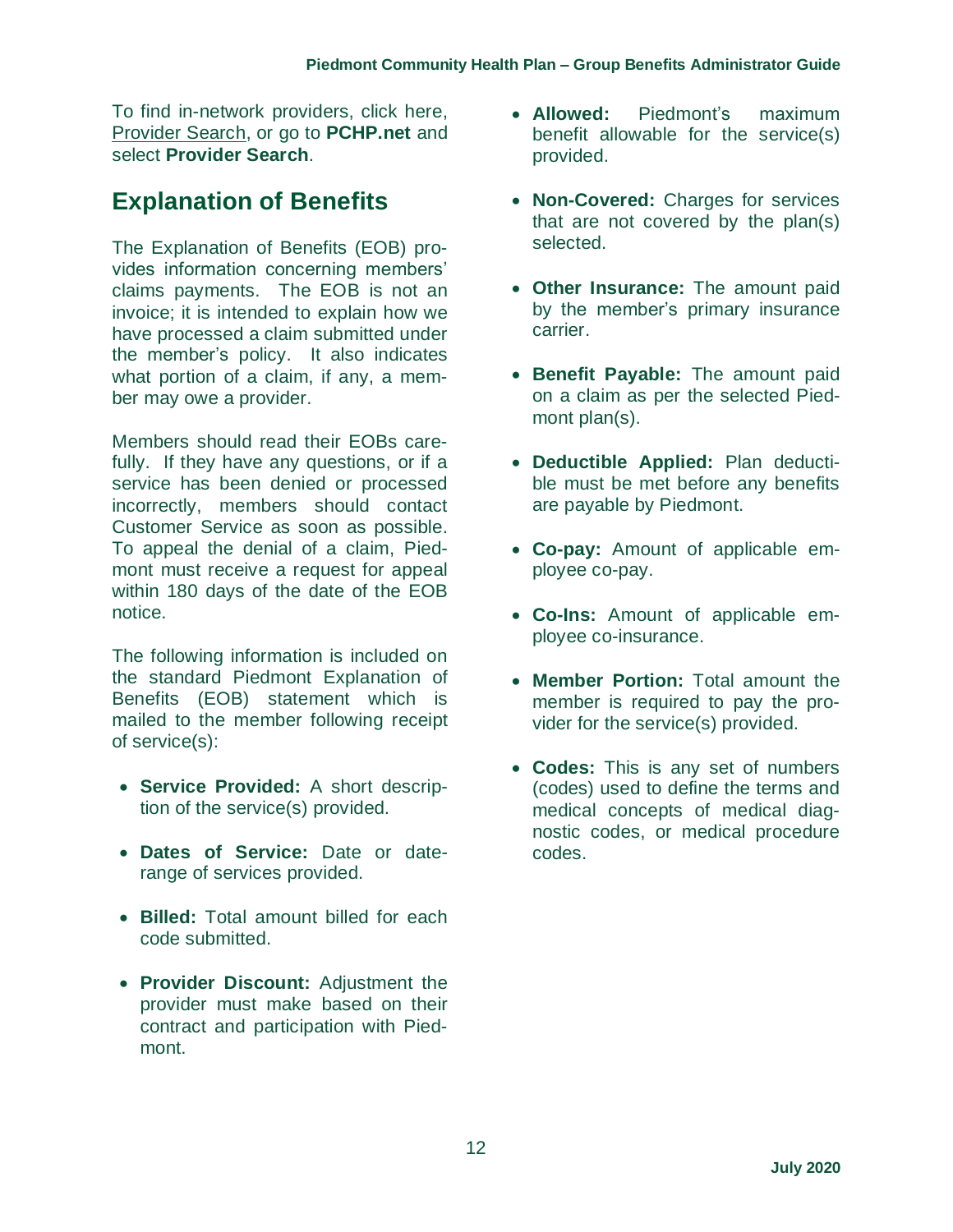## **Key Points About Coverage**

#### **Plan Documents**

The Certificate of Coverage is a detailed explanation of the covered services, exclusions, limitations and procedures required for obtaining coverage for care. Every employee receives a copy of the Certificate of Coverage, Schedule of Benefits, and any amendments at initial enrollment. If benefit changes occur, it is important for each employee to thoroughly read his/her documentation.

#### **Medical Emergencies**

A medical emergency is the sudden onset of a medical condition, such as unusually severe symptoms. Immediate medical attention should be sought if the condition could result in serious jeopardy to the mental or physical health of the member, danger of serious impairment of the member's bodily functions, serious dysfunction of any of the member's bodily organs, or in the case of a pregnant woman, serious jeopardy to the health of the fetus.

Piedmont acknowledges, supports, and pays for prudent emergency care. Members are covered for emergency care, as described below, anytime and anywhere in the world. Preauthorization is not required for a medical emergency. However, follow-up care for emergencies must be coordinated by the member's PCP (if applicable) and appropriate authorization must be obtained prior to treatment.

If the services of a specialist are required, the member should make every effort to be treated by a participating specialty physician. Should a member seek emergency room services or require inpatient care, Piedmont should be notified within 24 hours of admission or the next business day after a weekend or holiday to ensure proper claims processing. Please refer to the Certificate of Coverage for a more detailed description of emergency procedures.

Examples of a medical emergency are:

- Convulsions
- Loss of consciousness
- Obvious broken bones
- Prolonged or repeated seizures
- Serious burns
- Severe or unusual bleeding
- Sudden onset of severe pain
- Suspected poisoning
- Trouble breathing
- Vaginal bleeding during pregnancy

#### **Out-of-Area Coverage**

All members are covered for emergency care or urgent care when traveling outside the service area. Emergency services will be covered if the member is out of the service area or if the patient is a covered dependent who resides outside the service area.

All members are covered at the innetwork level for true medical emergencies when traveling outside of the service area. Once stabilized, if additional care is needed, Piedmont may arrange for care to be provided within the service area.

Out-of-area urgent care is defined as the initial treatment of an unexpected acute illness or injury for which a member cannot reasonably return to the service area for treatment. Examples of urgent care include suspected fractures, and cuts requiring stitches.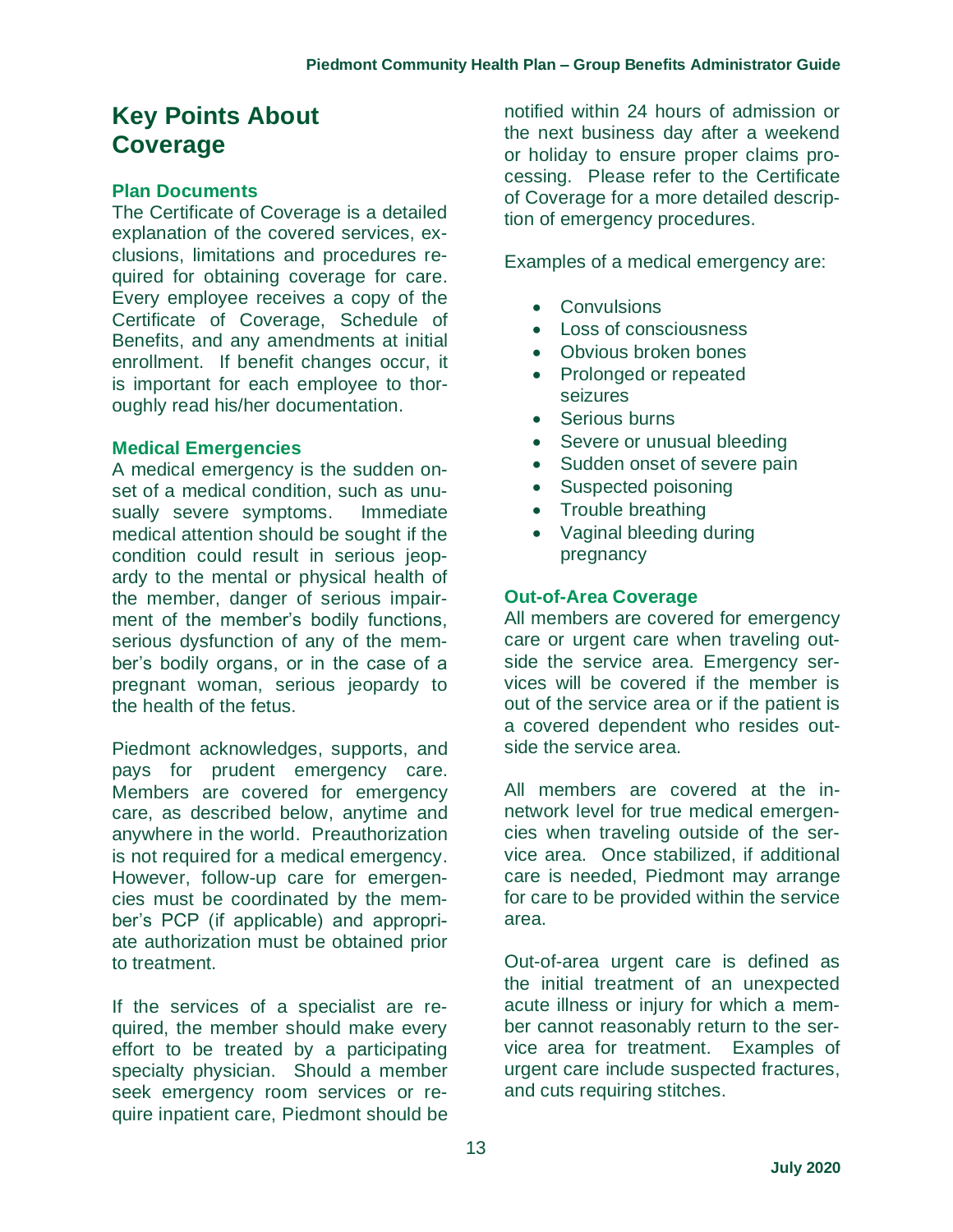If an emergency or urgent care situation occurs when a member is temporarily outside of the service area, they should obtain care at the nearest medical facility. The member or their representative is responsible for notifying Piedmont within 24 hours of admission or on the next business day after a weekend or holiday. Failure to do so may result in reduced benefits or no benefits.

Benefits for continuing or follow-up treatment must be pre-arranged by Piedmont and provided in the service area by Piedmont providers and are subject to all provisions of the Evidence/Certificate of Coverage.

#### **Dependents of PPO, HMO-POS Plan Members**

Dependents of PPO and HMO-POS plan members may receive in-plan benefits if they reside and receive services outside the Piedmont Service Area. The Piedmont Out-of-Area Registration Form can be obtained here - [PCHP.net](http://www.pchp.net/) - or by calling Piedmont Customer Service at 434-947-4463 or 800-400-PCHP.

#### **Dependents of HMO Plan Members**

Dependents of HMO plan members who reside outside of the Piedmont Service Area are covered *only* in the event of an emergency. Dependents of HMO plan members are responsible for all applicable medical expenses incurred outside the Piedmont Service Area except in cases of emergency. (See previous section for details of emergency care.)

**NOTE**: COBRA participants who reside outside the service area are not eligible for special network arrangements.

### **Questions & Answers**

#### **Enrollment & Eligibility**

- **Q:** *Where can I find enrollment and eligibility forms?*
- **A:** Click here [Employer Forms](https://pchp.net/index.php/group-coverage-employers/employer-forms.html) or go to [PCHP.net](http://www.pchp.net/) and select Group Coverage, Employers, Employer Forms.
- **Q:** *When can a new/existing employee enroll?*
- **A:** New employees may enroll effective the day they satisfy the waiting period established by the employer in the Group Application. If they do not enroll at this time, they must wait until the group's open enrollment period unless they experience a qualifying event (e.g., birth of a child, marriage, adoption, spouse's loss of coverage, etc.). Piedmont must receive an Enrollment/Change Form within 31 days of a member's date of eligibility, and coverage is retroactive to that date.
- **Q:** *How do I add/drop a dependent on an existing employee's policy?*
- **A:** Dependents may be added by completing an Enrollment/Change Form and submitting it to Piedmont within 31 days of open enrollment, the qualifying event or special enrollment situation. Coverage is retroactive to the date of open enrollment or the qualifying event. Dependents may also be dropped by completing an Enrollment/Change Form and submitting it to Piedmont. Coverage is usually active through the end of the month.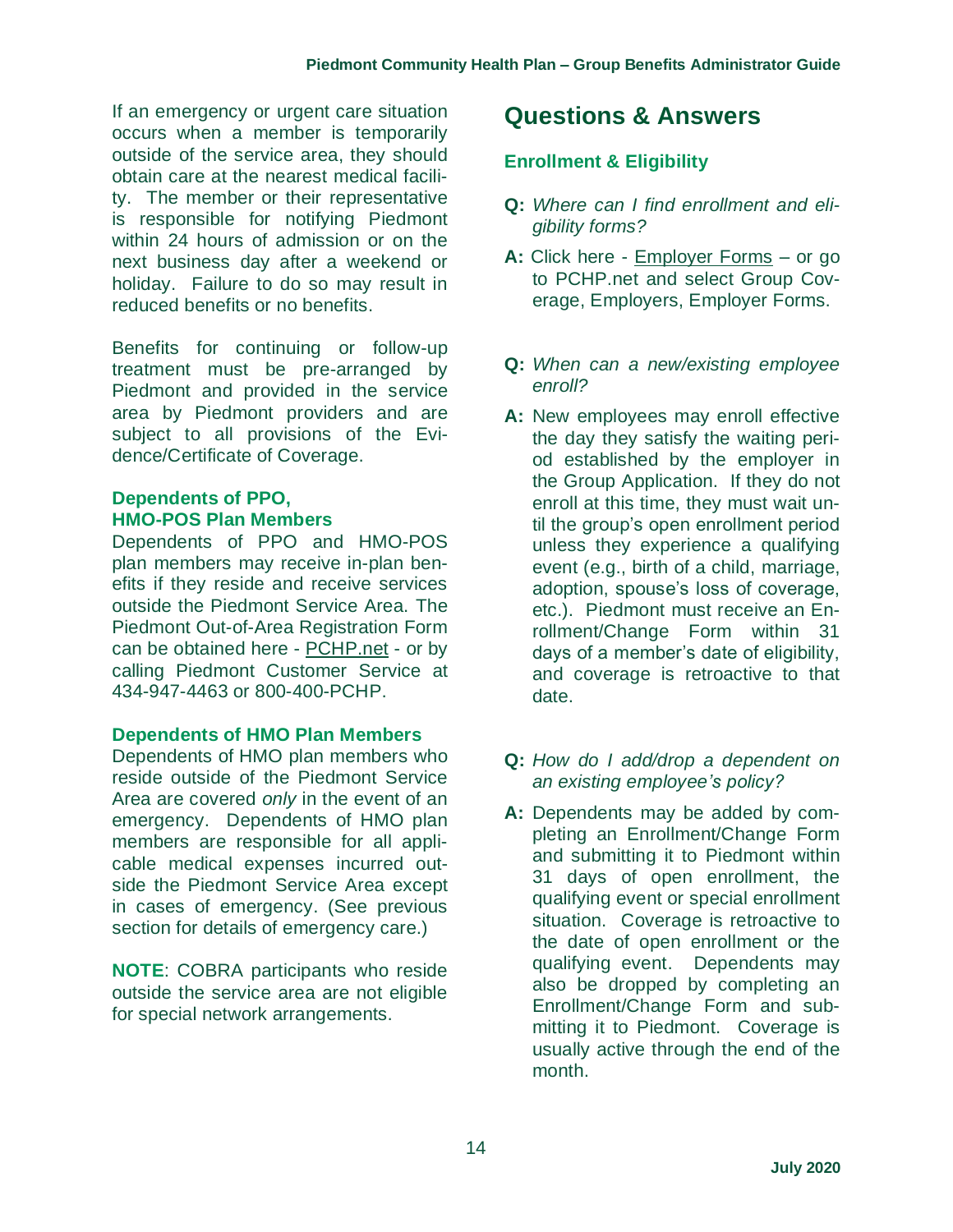- **Q:** *What can a member do if they need services but have not received an ID card?*
- **A:** Members may contact Customer Service at 434-947-4463. Coverage can usually be verified by the physician's office, hospital or pharmacy. They can also register and print a temporary ID card on the Piedmont website. Click here - [PCHP Member](https://secure.healthx.com/v3app/publicservice/loginv1/login.aspx?bc=7c48bcb6-01a3-44b1-b21e-d9cbc6914daa&serviceid=abd032ed-7003-4eb0-a42c-fa9dba1e31ab)  [Portal](https://secure.healthx.com/v3app/publicservice/loginv1/login.aspx?bc=7c48bcb6-01a3-44b1-b21e-d9cbc6914daa&serviceid=abd032ed-7003-4eb0-a42c-fa9dba1e31ab) – or go to PCHP.net and select Group Coverage, Members, Login, and follow instructions to log in and/or create an account.
- **Q:** *If we offer more than one plan option, when can a member switch from one to another?*
- **A:** Members may switch from one plan option to another during open enrollment.
- **Q:** *How do I enroll/terminate an employee?*
- **A:** To enroll an employee, submit a completed Enrollment/Change Form to Piedmont within 31 days of the employee's date of eligibility. Coverage will be retroactive to the date of eligibility for a qualifying event or special enrollment situation. An Enrollment/Change Form should be submitted to terminate coverage for an existing employee.
- **Q:** *When can coverage for an existing employee be terminated?*
- **A:** Terminated employees may be covered until the end of the coverage period as established by the employer on the Group Application. Employees may also voluntarily drop

coverage at any time during the month if the Group allows this option.

#### **Billing & Premium Statements**

- **Q:** *I sent Piedmont enrollment changes. Why are they not showing on my bill?*
- **A:** If the change does not appear on the bill it may be that the change was submitted too late to be processed prior to the current billing cycle. If the change does not show on the next month's statement, contact Customer Service at 434-947-4463 for assistance.
- **Q:** *When are bills mailed?*
- **A:** Usually by the 15<sup>th</sup> of the month prior to the coverage period.
- **Q:** *Do I pay the total amount due on my bill?*
- **A:** The total amount due should be paid. Any retro adjustments not reflected on the current bill will be reflected on future statements.
- **Q:** *Can payments be automatically drafted?*
- **A:** No, not currently.
- **Q:** *Why will Piedmont cancel the Group's policy by the stated deadline?*
- **A:** The Group's policy is a prepaid plan. Payment is due on the first day of the month of the coverage period. Payment must be received by the end of the 31-day grace period. The policy may be cancelled after the